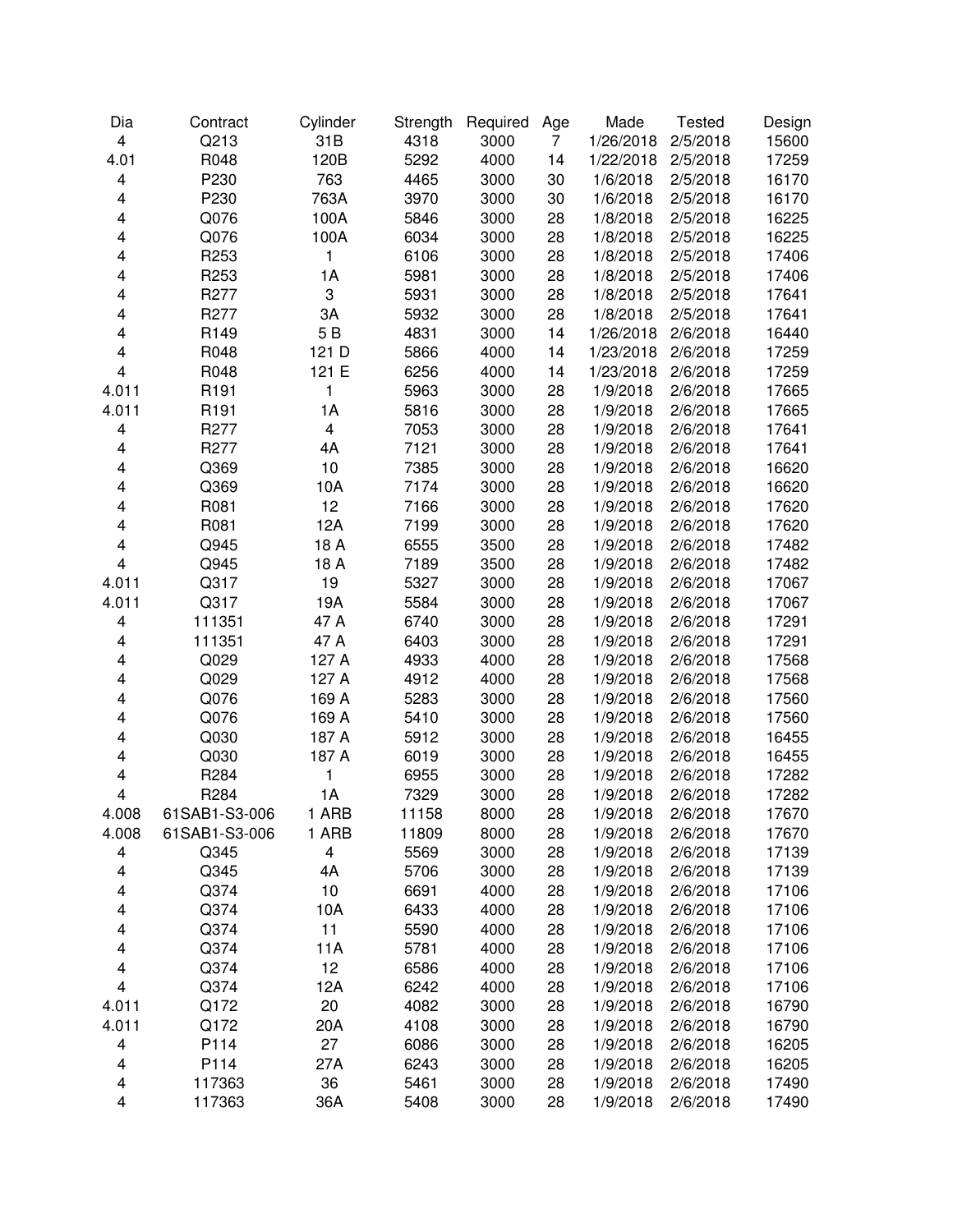| 4                       | R029      | $\overline{7}$ | 4176 | 3000 | 28             | 1/9/2018  | 2/6/2018 | 16572                 |
|-------------------------|-----------|----------------|------|------|----------------|-----------|----------|-----------------------|
| 4                       | R029      | 7A             | 3919 | 3000 | 28             | 1/9/2018  | 2/6/2018 | 16572                 |
| 4                       | Q374      | 13             | 6610 | 4000 | 28             | 1/9/2018  | 2/6/2018 | 17106                 |
| 4                       | Q374      | 13A            | 6267 | 4000 | 28             | 1/9/2018  | 2/6/2018 | 17106                 |
| 4                       | Q308      | 24             | 5832 | 3000 | 28             | 1/9/2018  | 2/6/2018 | 17202                 |
| 4                       | Q308      | 24A            | 5908 | 3000 | 28             | 1/9/2018  | 2/6/2018 | 17202                 |
| 4.008                   | 117347    | 28             | 6610 | 3000 | 28             | 1/9/2018  | 2/6/2018 | 16370                 |
| 4.008                   | 117347    | 28A            | 6495 | 3000 | 28             | 1/9/2018  | 2/6/2018 | 16370                 |
| 4                       | R136      | W 48           | 6998 | 4000 | 28             | 1/9/2018  | 2/6/2018 | 17602                 |
| 4                       | R136      | <b>W 48A</b>   | 7074 | 4000 | 28             | 1/9/2018  | 2/6/2018 | 17602                 |
| 4                       | Q076      | 101 A          | 6754 | 3000 | 28             | 1/9/2018  | 2/6/2018 | 16225                 |
| 4                       | Q076      | 101 A          | 7221 | 3000 | 28             | 1/9/2018  | 2/6/2018 | 16225                 |
| 4                       | R077      | 107            | 4140 | 3000 | 28             | 1/9/2018  | 2/6/2018 | 17590                 |
| 4                       | R077      | 107A           | 3964 | 3000 | 28             | 1/9/2018  | 2/6/2018 | 17590                 |
| 4                       | L139      | 273            | 8482 | 4000 | 28             | 1/9/2018  | 2/6/2018 | 17601                 |
| 4                       | L139      | 273A           | 8822 | 4000 | 28             | 1/9/2018  | 2/6/2018 | 17601                 |
| 4                       | M950      | 710            | 5760 | 3000 | 28             | 1/9/2018  | 2/6/2018 | 15521                 |
| 4                       | M950      | 710A           | 5692 | 3000 | 28             | 1/9/2018  | 2/6/2018 | 15521                 |
| 4                       | P922      | 136B           | 1738 | 3000 | 18HR           | 2/5/2018  | 2/6/2018 | 18083                 |
| 4                       | R116      | $103-1A$       | 7729 | 3000 | 7              | 1/26/2018 | 2/7/2018 | 15600                 |
| 4                       | R116      | 103-2A         | 8222 | 3000 | $\overline{7}$ | 1/26/2018 | 2/7/2018 | 15600                 |
| 4.008                   | R079      | 1              | 4525 | 4000 | 28             | 1/10/2018 | 2/7/2018 | 17678                 |
| 4.008                   | R079      | 1A             | 4305 | 4000 | 28             | 1/10/2018 | 2/7/2018 | 17678                 |
| 4                       | R079      | $\overline{c}$ | 5541 | 4000 | 28             | 1/10/2018 | 2/7/2018 | 17678                 |
| 4                       | R079      | 2A             | 5794 | 4000 | 28             | 1/10/2018 | 2/7/2018 | 17678                 |
| 4                       | P922      | 136 C          | 4160 | 3000 | $\overline{2}$ | 2/7/2018  | 2/7/2018 | 18083                 |
| 4                       | R191      | $\overline{c}$ | 7062 | 3000 | 28             | 1/10/2018 | 2/7/2018 | 17665                 |
| 4                       | R191      | 2A             | 7467 | 3000 | 28             | 1/10/2018 | 2/7/2018 | 17665                 |
| 4                       | R191      | 3              | 7756 | 3000 | 28             | 1/10/2018 | 2/7/2018 | 17665                 |
| 4                       | R191      | 3A             | 7336 | 3000 | 28             | 1/10/2018 | 2/7/2018 | 17665                 |
| 4                       | R238      | 3              | 4887 | 3000 | 28             | 1/10/2018 | 2/7/2018 | 17132                 |
| $\overline{\mathbf{4}}$ | R238      | 3A             | 5158 | 3000 | 28             | 1/10/2018 | 2/7/2018 | 17132                 |
| 4.011                   | 119904.01 | 3A             | 5143 | 3000 | 28             | 1/10/2018 | 2/7/2018 | 17518                 |
| 4.011                   | 119904.01 | 3B             | 5135 | 3000 | 28             | 1/10/2018 | 2/7/2018 | 17518                 |
| 4                       | Q369      | 11             | 6928 | 3000 | 28             | 1/10/2018 | 2/7/2018 | 16620                 |
| 4                       | Q369      | 11A            | 6813 | 3000 | 28             | 1/10/2018 | 2/7/2018 | 16620                 |
| 4                       | 118151    | 14             | 6677 | 3000 | 28             | 1/10/2018 | 2/7/2018 | 17407                 |
| 4                       | 118151    | 14A            | 6628 | 3000 | 28             | 1/10/2018 | 2/7/2018 | 17407                 |
| 4                       | Q301      | 18             | 6090 | 4000 | 28             | 1/10/2018 | 2/7/2018 | 17132                 |
| 4                       | Q301      | 18A            | 6853 | 4000 | 28             | 1/10/2018 | 2/7/2018 | 17132                 |
| 4                       | Q301      | 19 A           | 5651 | 3000 | 28             | 1/10/2018 | 2/7/2018 | 17132                 |
| 4                       | Q301      | 19 A           | 6524 | 3000 | 28             | 1/10/2018 | 2/7/2018 | 17132                 |
| 4                       | Q945      | 19 A           | 6665 | 3500 | 28             | 1/10/2018 | 2/7/2018 | 17482                 |
| 4                       | Q945      | 19 A           | 6777 | 3500 | 28             | 1/10/2018 | 2/7/2018 | 17482                 |
| 4.008                   | Q317      | 20             | 5777 | 3000 | 28             | 1/10/2018 | 2/7/2018 | 17067                 |
| 4.008                   | Q317      | 20A            | 5782 | 3000 | 28             | 1/10/2018 | 2/7/2018 | 17067                 |
| 4                       | Q313      | 24             | 6090 | 3000 | 28             | 1/10/2018 |          | 2/7/2018 17560[62005] |
| 4                       | Q313      | 24A            | 5908 | 3000 | 28             | 1/10/2018 |          | 2/7/2018 17560[62005] |
| 4                       | Q308      | 25             | 5474 | 3000 | 28             | 1/10/2018 | 2/7/2018 | 17202                 |
| 4                       | Q308      | 25A            | 5550 | 3000 | 28             | 1/10/2018 | 2/7/2018 | 17202                 |
| 4                       | Q300      | 41 A           | 7428 | 3000 | 28             | 1/10/2018 | 2/7/2018 | 17075                 |
| 4                       | Q300      | 41 A           | 7676 | 3000 | 28             | 1/10/2018 | 2/7/2018 | 17075                 |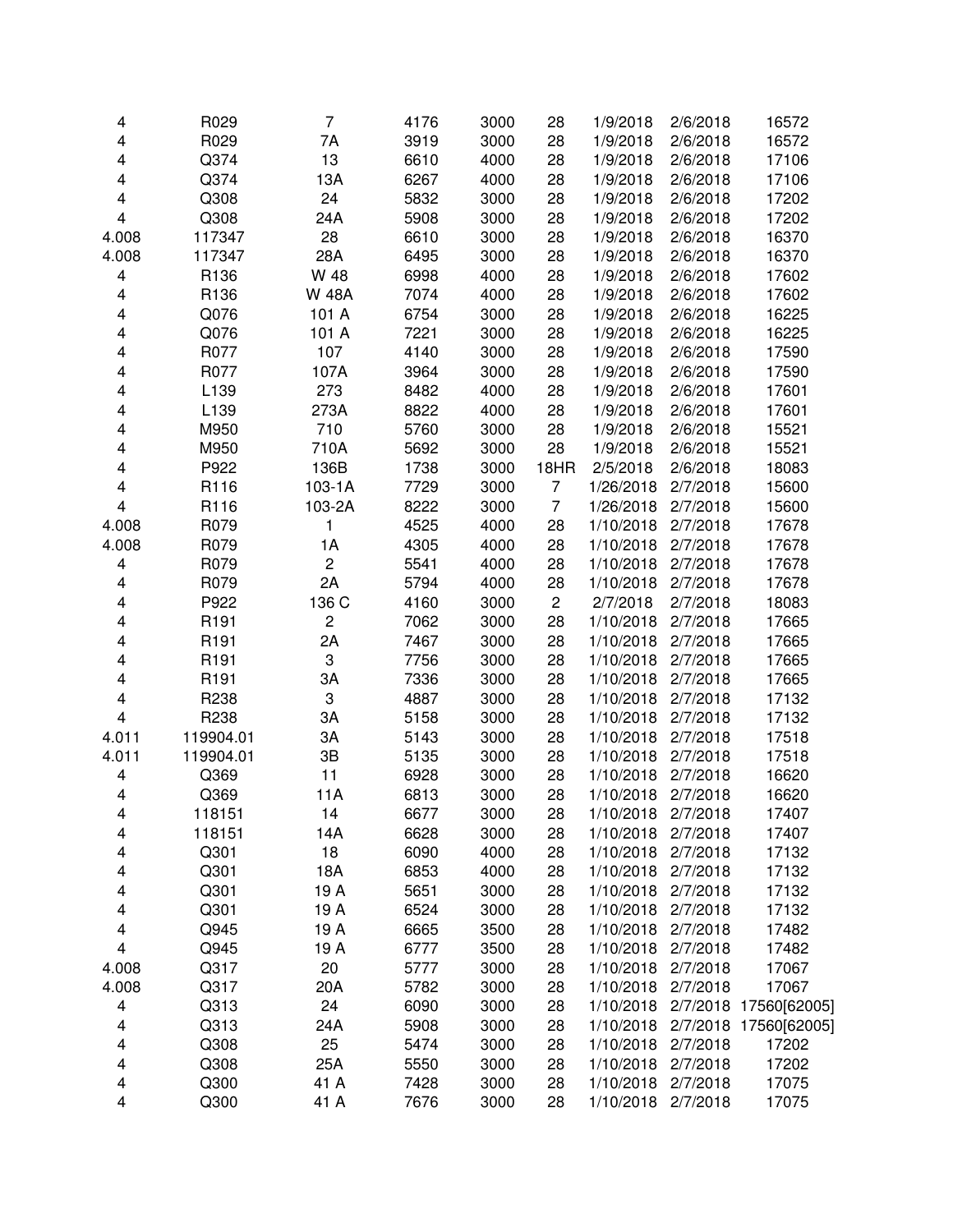| 4                       | Q297             | 46 A           | 5121  | 3000 | 28 | 1/10/2018 | 2/7/2018 | 17381    |
|-------------------------|------------------|----------------|-------|------|----|-----------|----------|----------|
| 4                       | Q297             | 46 A           | 5135  | 3000 | 28 | 1/10/2018 | 2/7/2018 | 17381    |
| 4                       | Q076             | 102 A          | 4599  | 3000 | 28 | 1/10/2018 | 2/7/2018 | 16225    |
| 4                       | Q076             | 102 A          | 4181  | 3000 | 28 | 1/10/2018 | 2/7/2018 | 16225    |
| 4.011                   | P922             | 130            | 4337  | 3000 | 28 | 1/10/2018 | 2/7/2018 | 16086    |
| 4.011                   | P922             | 130A           | 4475  | 3000 | 28 | 1/10/2018 | 2/7/2018 | 16086    |
| 4                       | Q076             | 170 A          | 5249  | 3000 | 28 | 1/10/2018 | 2/7/2018 | 17560    |
| 4                       | Q076             | 170 A          | 5327  | 3000 | 28 | 1/10/2018 | 2/7/2018 | 17560    |
| 4                       | L <sub>139</sub> | 274 A          | 5738  | 3000 | 28 | 1/10/2018 | 2/7/2018 | 17598    |
| 4                       | L139             | 274 A          | 5721  | 3000 | 28 | 1/10/2018 | 2/7/2018 | 17598    |
| 4                       | M950             | 711            | 6049  | 3000 | 28 | 1/10/2018 | 2/7/2018 | 15521    |
| 4                       | M950             | 711A           | 5654  | 3000 | 28 | 1/10/2018 | 2/7/2018 | 15521    |
| 4.04                    | Q346             | $ -1$          | 6409  | 3000 | 28 | 1/11/2018 | 2/8/2018 | 18059    |
| 4.04                    | Q346             | $I-1A$         | 6329  | 3000 | 28 | 1/11/2018 | 2/8/2018 | 18059    |
| 4                       | R149             | $\overline{4}$ | 4459  | 3000 | 28 | 1/11/2018 | 2/8/2018 | 16440    |
| 4                       | R149             | 4A             | 4356  | 3000 | 28 | 1/11/2018 | 2/8/2018 | 16440    |
| 4                       | J363             | 6              | 6790  | 3000 | 28 | 1/11/2018 | 2/8/2018 | 17643    |
| 4                       | J363             | 6A             | 6696  | 3000 | 28 | 1/11/2018 | 2/8/2018 | 17643    |
| $\overline{\mathbf{4}}$ | 33SAB1-S3-003    | 1 ARB          | 11001 | 5500 | 24 | 1/15/2018 | 2/8/2018 | 17509    |
| 4                       | 33SAB1-S3-003    | 1 ARB          | 11428 | 5500 | 24 | 1/15/2018 | 2/8/2018 | 17510    |
| 4                       | R029             | 8              | 4577  | 3000 | 28 | 1/11/2018 | 2/8/2018 | 16572    |
| $\overline{\mathbf{4}}$ | R029             | 8A             | 4389  | 3000 | 28 | 1/11/2018 | 2/8/2018 | 16572    |
| 3.994                   | Q930             | 16             | 4034  | 3000 | 28 | 1/11/2018 | 2/8/2018 |          |
| 3.994                   | Q930             | 16A            | 4342  | 3000 | 28 | 1/11/2018 | 2/8/2018 |          |
| 4                       | 107380           | 17 A           | 6306  | 4000 | 28 | 1/11/2018 | 2/8/2018 | 400000KX |
| 4                       | 107380           | 17 A           | 6554  | 4000 | 28 | 1/11/2018 | 2/8/2018 | 400000KX |
| 4                       | Q945             | 20 A           | 6370  | 3500 | 28 | 1/11/2018 | 2/8/2018 | 17482    |
| 4                       | Q945             | 20 A           | 6379  | 3500 | 28 | 1/11/2018 | 2/8/2018 | 17482    |
| 4                       | P922             | 136 D          | 4845  | 3500 | 3  | 2/5/2018  | 2/8/2018 | 18083    |
| 4                       | M950             | 718 B          | 6531  | 4000 | 14 | 1/25/2018 | 2/8/2018 | 15519    |
| 4                       | R136             | <b>B10B</b>    | 5190  | 3000 | 10 | 1/29/2018 | 2/8/2018 | 16356    |
| 4                       | R136             | <b>B11B</b>    | 3209  | 3000 | 10 | 1/29/2018 | 2/8/2018 | 16356    |
| 4                       | Q172             | 21             | 6490  | 3000 | 28 | 1/11/2018 | 2/8/2018 | 16790    |
| 4                       | Q172             | 21A            | 6105  | 3000 | 28 | 1/11/2018 | 2/8/2018 | 16790    |
| 3.971                   | R040             | 32 A           | 6122  | 3000 | 28 | 1/11/2018 | 2/8/2018 | 17374    |
| 3.971                   | R040             | 32 A           | 6225  | 3000 | 28 | 1/11/2018 | 2/8/2018 | 17374    |
| 4                       | R136             | W 49           | 6504  | 4000 | 28 | 1/11/2018 | 2/8/2018 | 17602    |
| 4                       | R136             | <b>W 49A</b>   | 6309  | 4000 | 28 | 1/11/2018 | 2/8/2018 | 17602    |
| 4                       | Q076             | 103 A          | 5976  | 3000 | 28 | 1/11/2018 | 2/8/2018 | 16225    |
| 4                       | Q076             | 103 A          | 5407  | 3000 | 28 | 1/11/2018 | 2/8/2018 | 16225    |
| 4                       | Q029             | 129 A          | 5786  | 3000 | 28 | 1/11/2018 | 2/8/2018 | 17522    |
| 4                       | Q029             | 129 A          | 5500  | 3000 | 28 | 1/11/2018 | 2/8/2018 | 17522    |
| 4                       | Q029             | 130 A          | 6151  | 3000 | 28 | 1/11/2018 | 2/8/2018 | 16188    |
| 4                       | Q029             | 130 A          | 5589  | 3000 | 28 | 1/11/2018 | 2/8/2018 | 16188    |
| 4                       | Q030             | 188 A          | 5569  | 3000 | 28 | 1/11/2018 | 2/8/2018 | 16455    |
| 4                       | Q030             | 188 A          | 5741  | 3000 | 28 | 1/11/2018 | 2/8/2018 | 16455    |
| 4.011                   | Q030             | 189 A          | 3548  | 3000 | 28 | 1/11/2018 | 2/8/2018 | 17679    |
| 4.011                   | Q030             | 189 A          | 3640  | 3000 | 28 | 1/11/2018 | 2/8/2018 | 17679    |
| 4                       | P079             | 245            | 3951  | 3000 | 28 | 1/11/2018 | 2/8/2018 | 16627    |
| 4                       | P079             | 245A           | 3875  | 3000 | 28 | 1/11/2018 | 2/8/2018 | 16627    |
| 4                       | M980             | 712            | 5553  | 3000 | 28 | 1/11/2018 | 2/8/2018 | 15521    |
| 4                       | M980             | 712A           | 5967  | 3000 | 28 | 1/11/2018 | 2/8/2018 | 15521    |
|                         |                  |                |       |      |    |           |          |          |